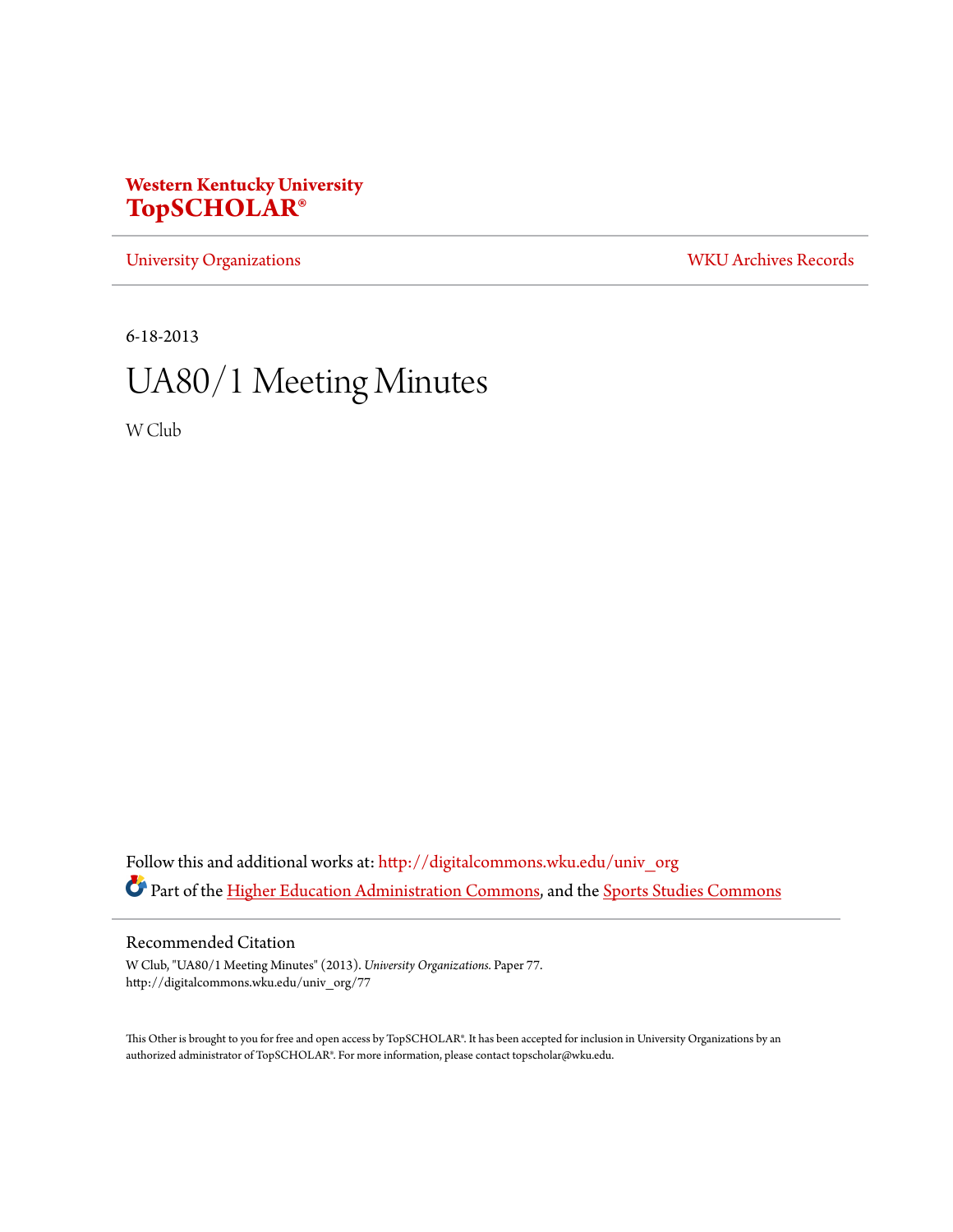### MINUTES — W-CLUB BOARD OF DIRECTORS MEETING Board Room, Augenstein Alumni Center, 6:00 p.m., Tuesday, June 18, 2013

-----------------------------------------------------------------

In Attendance (18) — Wayne Bush, Gary Carver, Joe Easterling, Bill Edwards, Butch Gilbert, Pam Herriford, Jared Holland, Matt Idlett, Paul Just, Mike Montgomery (presiding), Bill Moore, Mike Newton, Bill Powell, Bobby Rascoe, Eric Sack, Tim Slattery, Chris Tinius, and Katy Tinius.

Not Present (10) — Vincel Anthony, Bryan Baysinger, Tom Bird, Jim Clark (ex-officio), Rick Dubose (ex-officio), Jerry Humble, Jean-Marie Lawson, Jim Meyer, Mickey Riggs, Todd Stewart (ex-officio).

-----------------------------------------------------------------

MINUTES (May meeting) — APPROVED

HAF REPORT (Jim Clark) — not present

SPORTS REPORT (Pam Herriford) — pass

### COMMITTEE REPORTS

• FINANCE (Bill Edwards, chair) — distributed handout (see attached) — APPROVED

• MEMBERSHIP (Jared Holland, chair) — short discussion about plans ... Holland will meet with Executive Committee to finalize planning during July.

• RECOGNITION (Pam Herriford, chair) — pass

- DEVELOPMENT / MARKETING (Matt Idlett, chair) pass
- SPECIAL PROJECTS (Mike Montgomery, chair) pass

### OLD BUSINESS

• Stewardship (Paul Just) — working it with Steve Brown at Touchstone Media ... about ready to place orders ... will be in touch to plan meeting to get mailing out,

• Football / Basketball Tickets Purchase (Mike Montgomery) — short discussion ... last year spent \$7,500 (\$150 ea) on football tickets (up from \$5,000 @ \$100 each) the previous year ... in view of tight budget, motion made by KTinius to spend \$5,000 on football this fall (2nd by Bush) — APPROVED ... will continue discussion on improving ticket policy for men's basketball at a later meeting.

• Football Hospitality (Paul Just) — Holland suggested we consider a move to tail-gating area ... discussion ... Just noted that possibility exists that we may not be able to keep our current location on ground level of West Side ... pros and cons of both options ... also discussed potential for other, more visible locations inside The Stadium.

### NEW BUSINESS

• HALL of FAME Selections ... Board informed that Veterans Committee had met and elected Romeo Crennel (FB 1966-69; Grad Assistant FB Coach 1970; Assistant FB Coach 1970-74) for induction ... 10 finalists to be considered by the Board are discussed ... balloting (using streamlined procedure adopted in 2012) results in election of the following three individuals for induction at Oct. 26 Homecoming Brunch & Hall of Fame Ceremony (Main Floor, Diddle Arean, 10:00 a.m.) — Brand Beckwith Carey (Women's Swimming 1999-02) ... James Edwards (FB 1984-87) ... and Dr. Curtiss Long (MTK & MXC Coach 1980-07; WTK & WXC Coach 1982- 07) ... as mandated, four inductees for 2013 — Carey, Crennel, Edwards and Long ... Just will contact electees, confirm their plans to attend, inform the President and Athletics Director and then get news release out.

### NEXT MEETING — TBD

— Meeting Adjourned / minutes submitted by Paul Just, Secretary —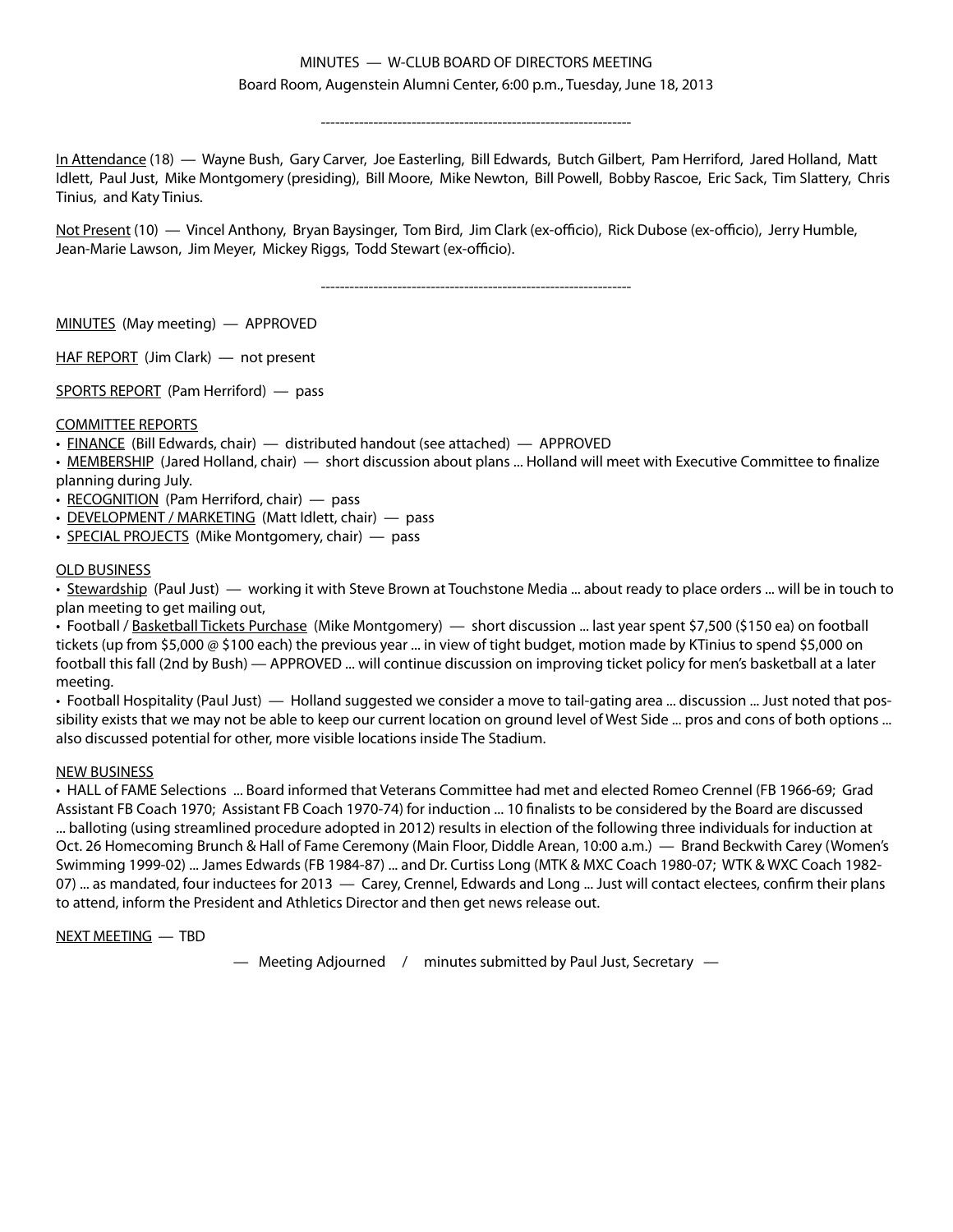# **W-CLUB TREASURER'S REPORT 6/7/13**

## 1) Membership Account

# **Estimated Expenses for Remaining School Year**

# 2) Endowment Account

## 3) Halls of History Account

# **Estimated Expenses for Halls of History Remaining School Year**